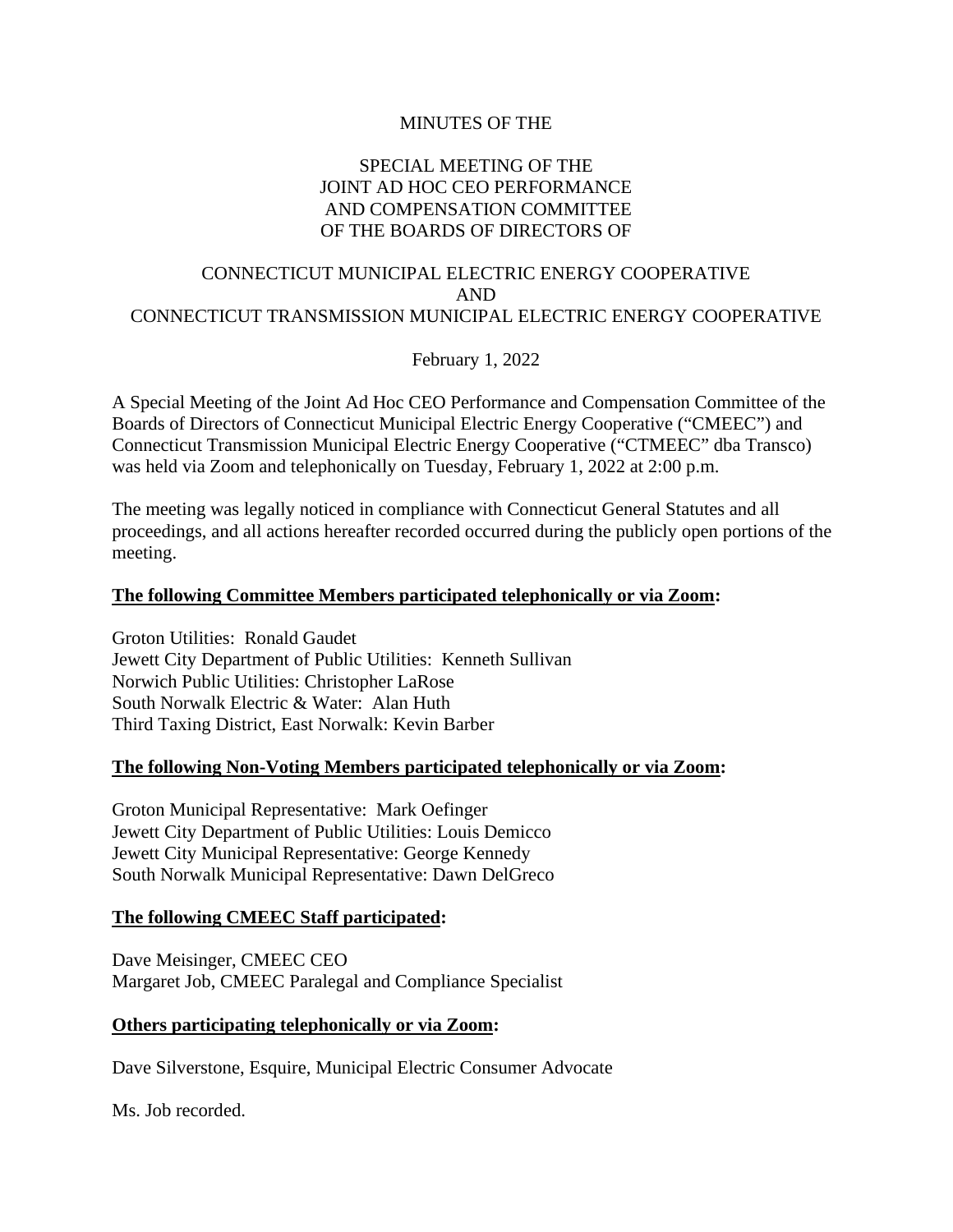Committee Chair Kevin Barber called the meeting to order at 2:03 p.m. noting for the record that today's meeting is being held telephonically and via Zoom. He asked participants to state their names when speaking for clarity of the record.

# **Specific Agenda Item**

### **A Public Comment**

No public comment was made.

# **B Conduct Roll Call**

Ms. Job conducted roll call. Comm Chair Barber confirmed quorum a was present.

# **C Approve the Minutes of the January 25, 2022 Special Meeting of the CMEEC Ad Hoc CEO Performance and Compensation Committee Meeting**

**A motion was made by Committee Member Ronald Gaudet, seconded by Committee Member Kenneth Sullivan to Approve the Minutes of the January 25, 2022 Special Meeting of the CMEEC Ad Hoc CEO Performance and Compensation Committee Meeting.**

**Motion passed unanimously.**

# **D Possible Executive Session to Discuss CEO Performance and Compensation Pursuant to C.G.S. Section 1-200(6)(A)**

Committee Chair Barber reminded the Committee that it held discussion in Executive Session at its meeting on January 25, 2022 related to the 2021 performance review of the CMEEC CEO. He added that it is the Committee's intent to continue that discussion in Executive Session today.

Mr. Meisinger was provided the opportunity to hold discussion in Public Session, however he agreed that he would leave the meeting at this time and return upon completion of Executive Session.

# **A motion was made by Committee Member Sullivan, seconded by Committee Member Christopher LaRose to enter Executive Session.**

**Motion passed unanimously.**

**The basis for entering Executive Session is to discuss CEO Performance and Compensation Pursuant to C.G.S. Section 1-200(6)(A). Members of the Committee and non-Committee Board members Dawn DelGreco, Louis Demicco, George Kennedy and Mark Oefinger as well as CMEEC staff Ms. Job remained.**

**The Committee entered Executive Session at 2:07 p.m. with instructions to return to Public Session upon completion of discussion in Executive Session.**